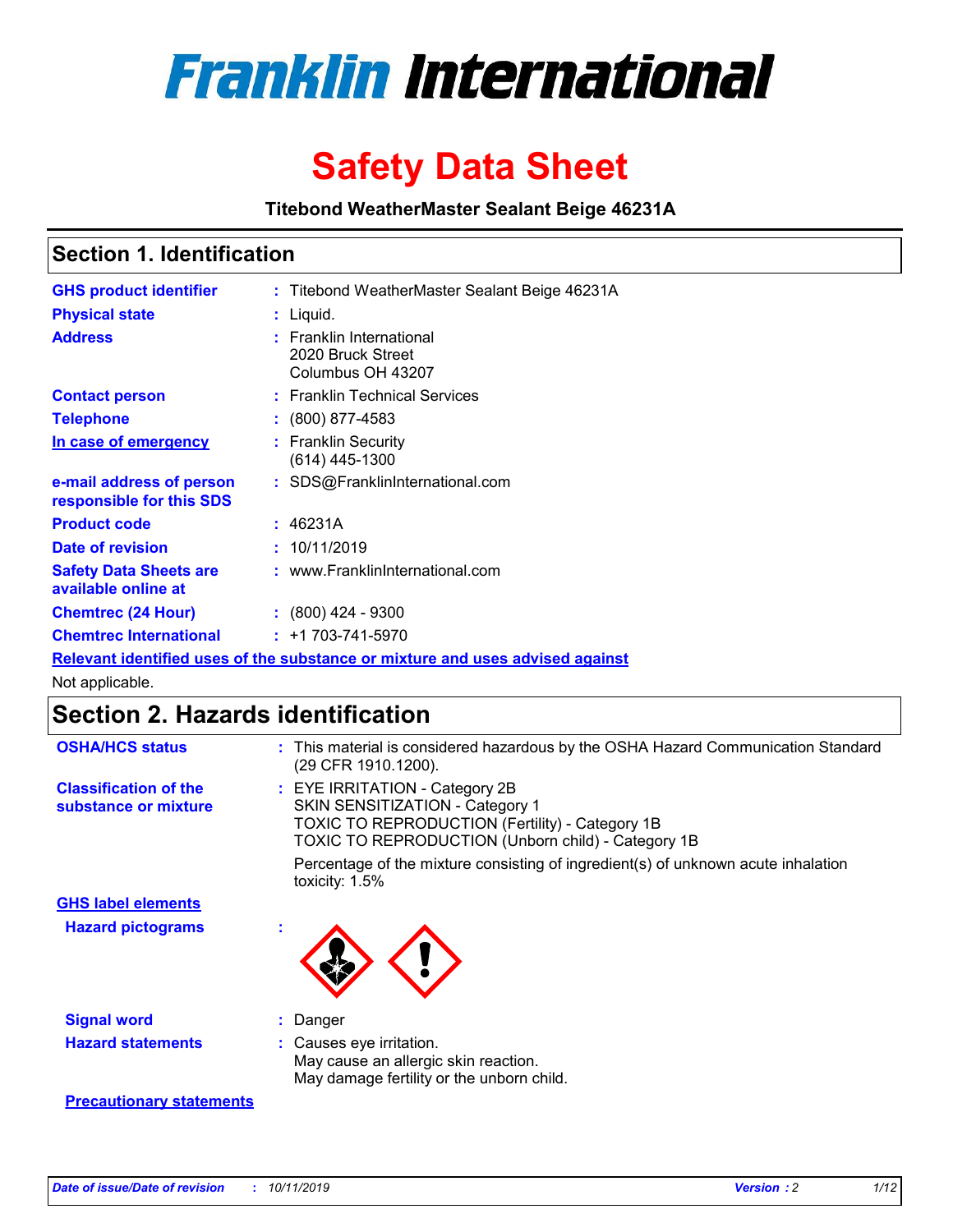### **Section 2. Hazards identification**

| <b>Prevention</b>                          | : Obtain special instructions before use. Do not handle until all safety precautions have<br>been read and understood. Wear protective gloves. Wear eye or face protection.<br>Wear protective clothing. Avoid breathing vapor. Wash hands thoroughly after handling.<br>Contaminated work clothing must not be allowed out of the workplace.                                                        |
|--------------------------------------------|------------------------------------------------------------------------------------------------------------------------------------------------------------------------------------------------------------------------------------------------------------------------------------------------------------------------------------------------------------------------------------------------------|
| <b>Response</b>                            | : IF exposed or concerned: Get medical attention. IF ON SKIN: Wash with plenty of<br>soap and water. Wash contaminated clothing before reuse. If skin irritation or rash<br>occurs: Get medical attention. IF IN EYES: Rinse cautiously with water for several<br>minutes. Remove contact lenses, if present and easy to do. Continue rinsing. If eye<br>irritation persists: Get medical attention. |
| <b>Storage</b>                             | : Store locked up.                                                                                                                                                                                                                                                                                                                                                                                   |
| <b>Disposal</b>                            | : Dispose of contents and container in accordance with all local, regional, national and<br>international regulations.                                                                                                                                                                                                                                                                               |
| <b>Hazards not otherwise</b><br>classified | : Product generates methanol during cure.                                                                                                                                                                                                                                                                                                                                                            |
|                                            |                                                                                                                                                                                                                                                                                                                                                                                                      |

### **Section 3. Composition/information on ingredients**

| <b>Substance/mixture</b><br>Mixture                  |                   |                     |
|------------------------------------------------------|-------------------|---------------------|
| <b>Ingredient name</b>                               | $\frac{9}{6}$     | <b>CAS number</b>   |
| 3-aminopropyltriethoxysilane<br>Dibutyltin dilaurate | l≤3<br>$\leq 0.3$ | 919-30-2<br>77-58-7 |

Any concentration shown as a range is to protect confidentiality or is due to batch variation.

**There are no additional ingredients present which, within the current knowledge of the supplier and in the concentrations applicable, are classified as hazardous to health or the environment and hence require reporting in this section.**

**Occupational exposure limits, if available, are listed in Section 8.**

### **Section 4. First aid measures**

| <b>Description of necessary first aid measures</b> |                                                                                                                                                                                                                                                                                                                                                                                                                                                                                                                                                                                                                                                                                                                                                                           |  |  |  |
|----------------------------------------------------|---------------------------------------------------------------------------------------------------------------------------------------------------------------------------------------------------------------------------------------------------------------------------------------------------------------------------------------------------------------------------------------------------------------------------------------------------------------------------------------------------------------------------------------------------------------------------------------------------------------------------------------------------------------------------------------------------------------------------------------------------------------------------|--|--|--|
| <b>Eye contact</b>                                 | : Immediately flush eyes with plenty of water, occasionally lifting the upper and lower<br>eyelids. Check for and remove any contact lenses. Continue to rinse for at least 10<br>minutes. If irritation persists, get medical attention.                                                                                                                                                                                                                                                                                                                                                                                                                                                                                                                                 |  |  |  |
| <b>Inhalation</b>                                  | : Remove victim to fresh air and keep at rest in a position comfortable for breathing. If<br>not breathing, if breathing is irregular or if respiratory arrest occurs, provide artificial<br>respiration or oxygen by trained personnel. It may be dangerous to the person providing<br>aid to give mouth-to-mouth resuscitation. Get medical attention. If unconscious, place<br>in recovery position and get medical attention immediately. Maintain an open airway.<br>Loosen tight clothing such as a collar, tie, belt or waistband. In case of inhalation of<br>decomposition products in a fire, symptoms may be delayed. The exposed person may<br>need to be kept under medical surveillance for 48 hours.                                                       |  |  |  |
| <b>Skin contact</b>                                | : Wash with plenty of soap and water. Remove contaminated clothing and shoes. Wash<br>contaminated clothing thoroughly with water before removing it, or wear gloves.<br>Continue to rinse for at least 10 minutes. Get medical attention. In the event of any<br>complaints or symptoms, avoid further exposure. Wash clothing before reuse. Clean<br>shoes thoroughly before reuse.                                                                                                                                                                                                                                                                                                                                                                                     |  |  |  |
| <b>Ingestion</b>                                   | : Wash out mouth with water. Remove dentures if any. Remove victim to fresh air and<br>keep at rest in a position comfortable for breathing. If material has been swallowed and<br>the exposed person is conscious, give small quantities of water to drink. Stop if the<br>exposed person feels sick as vomiting may be dangerous. Do not induce vomiting<br>unless directed to do so by medical personnel. If vomiting occurs, the head should be<br>kept low so that vomit does not enter the lungs. Get medical attention. Never give<br>anything by mouth to an unconscious person. If unconscious, place in recovery position<br>and get medical attention immediately. Maintain an open airway. Loosen tight clothing<br>such as a collar, tie, belt or waistband. |  |  |  |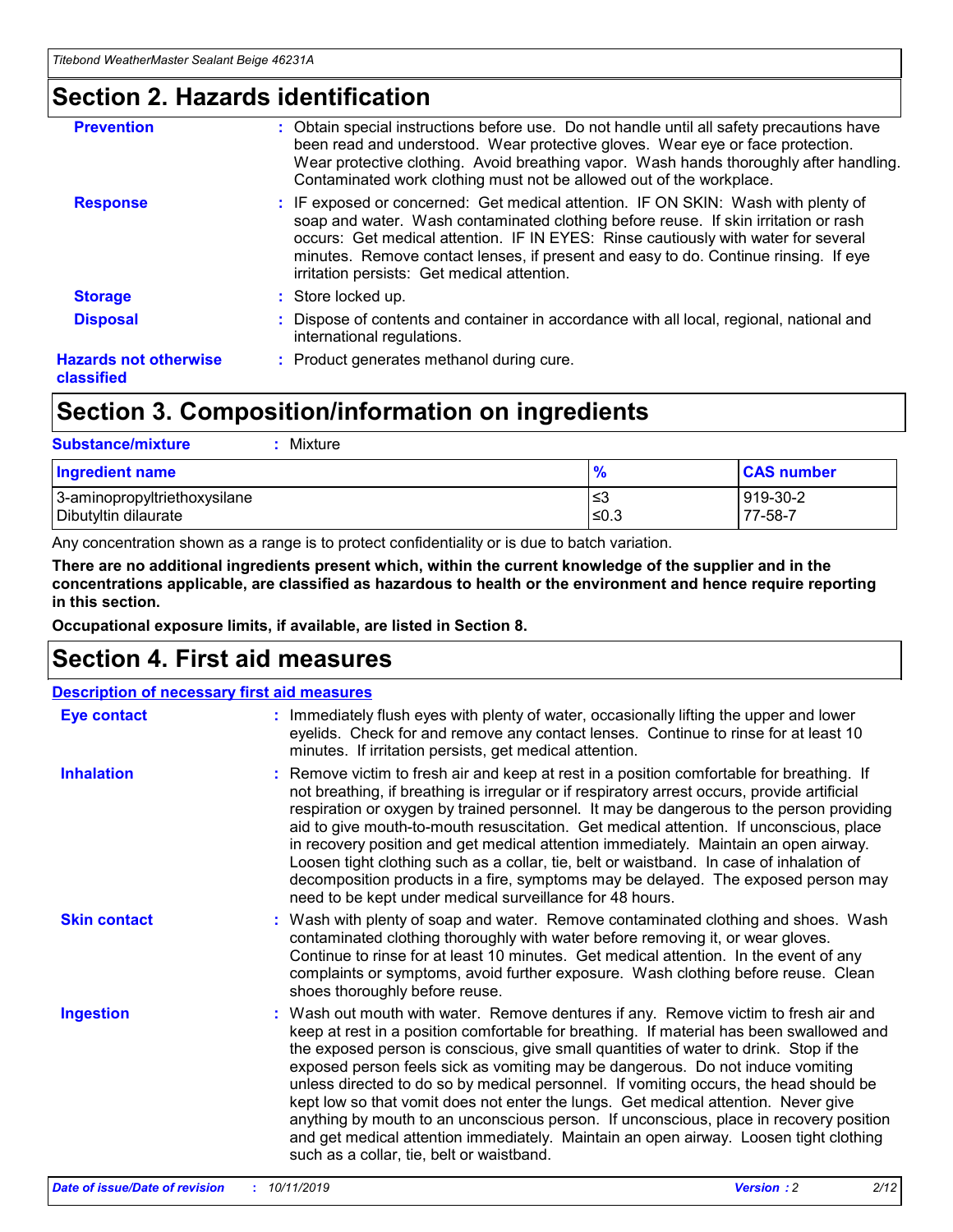## **Section 4. First aid measures**

| Most important symptoms/effects, acute and delayed |  |                                                                                                                                                                                                                                                                                                                                                                                                                 |
|----------------------------------------------------|--|-----------------------------------------------------------------------------------------------------------------------------------------------------------------------------------------------------------------------------------------------------------------------------------------------------------------------------------------------------------------------------------------------------------------|
| <b>Potential acute health effects</b>              |  |                                                                                                                                                                                                                                                                                                                                                                                                                 |
| <b>Eye contact</b>                                 |  | : May cause eye irritation.                                                                                                                                                                                                                                                                                                                                                                                     |
| <b>Inhalation</b>                                  |  | : No known significant effects or critical hazards.                                                                                                                                                                                                                                                                                                                                                             |
| <b>Skin contact</b>                                |  | : May cause skin irritation.                                                                                                                                                                                                                                                                                                                                                                                    |
| <b>Ingestion</b>                                   |  | : No known significant effects or critical hazards.                                                                                                                                                                                                                                                                                                                                                             |
| <b>Over-exposure signs/symptoms</b>                |  |                                                                                                                                                                                                                                                                                                                                                                                                                 |
| <b>Eye contact</b>                                 |  | : Adverse symptoms may include the following:<br>irritation<br>watering<br>redness                                                                                                                                                                                                                                                                                                                              |
| <b>Inhalation</b>                                  |  | : Adverse symptoms may include the following:<br>reduced fetal weight<br>increase in fetal deaths<br>skeletal malformations                                                                                                                                                                                                                                                                                     |
| <b>Skin contact</b>                                |  | : Adverse symptoms may include the following:<br>irritation<br>redness<br>reduced fetal weight<br>increase in fetal deaths<br>skeletal malformations                                                                                                                                                                                                                                                            |
| <b>Ingestion</b>                                   |  | : Adverse symptoms may include the following:<br>reduced fetal weight<br>increase in fetal deaths<br>skeletal malformations                                                                                                                                                                                                                                                                                     |
|                                                    |  | <b>Indication of immediate medical attention and special treatment needed, if necessary</b>                                                                                                                                                                                                                                                                                                                     |
| <b>Notes to physician</b>                          |  | : In case of inhalation of decomposition products in a fire, symptoms may be delayed.<br>The exposed person may need to be kept under medical surveillance for 48 hours.                                                                                                                                                                                                                                        |
| <b>Specific treatments</b>                         |  | : No specific treatment.                                                                                                                                                                                                                                                                                                                                                                                        |
| <b>Protection of first-aiders</b>                  |  | : No action shall be taken involving any personal risk or without suitable training. If it is<br>suspected that fumes are still present, the rescuer should wear an appropriate mask or<br>self-contained breathing apparatus. It may be dangerous to the person providing aid to<br>give mouth-to-mouth resuscitation. Wash contaminated clothing thoroughly with water<br>before removing it, or wear gloves. |

**See toxicological information (Section 11)**

### **Section 5. Fire-fighting measures**

| <b>Extinguishing media</b>                             |                                                                                                                                                                                                     |
|--------------------------------------------------------|-----------------------------------------------------------------------------------------------------------------------------------------------------------------------------------------------------|
| <b>Suitable extinguishing</b><br>media                 | : Use an extinguishing agent suitable for the surrounding fire.                                                                                                                                     |
| <b>Unsuitable extinguishing</b><br>media               | : None known.                                                                                                                                                                                       |
| <b>Specific hazards arising</b><br>from the chemical   | : In a fire or if heated, a pressure increase will occur and the container may burst.                                                                                                               |
| <b>Hazardous thermal</b><br>decomposition products     | : Decomposition products may include the following materials:<br>carbon dioxide<br>carbon monoxide<br>nitrogen oxides<br>metal oxide/oxides                                                         |
| <b>Special protective actions</b><br>for fire-fighters | : Promptly isolate the scene by removing all persons from the vicinity of the incident if<br>there is a fire. No action shall be taken involving any personal risk or without suitable<br>training. |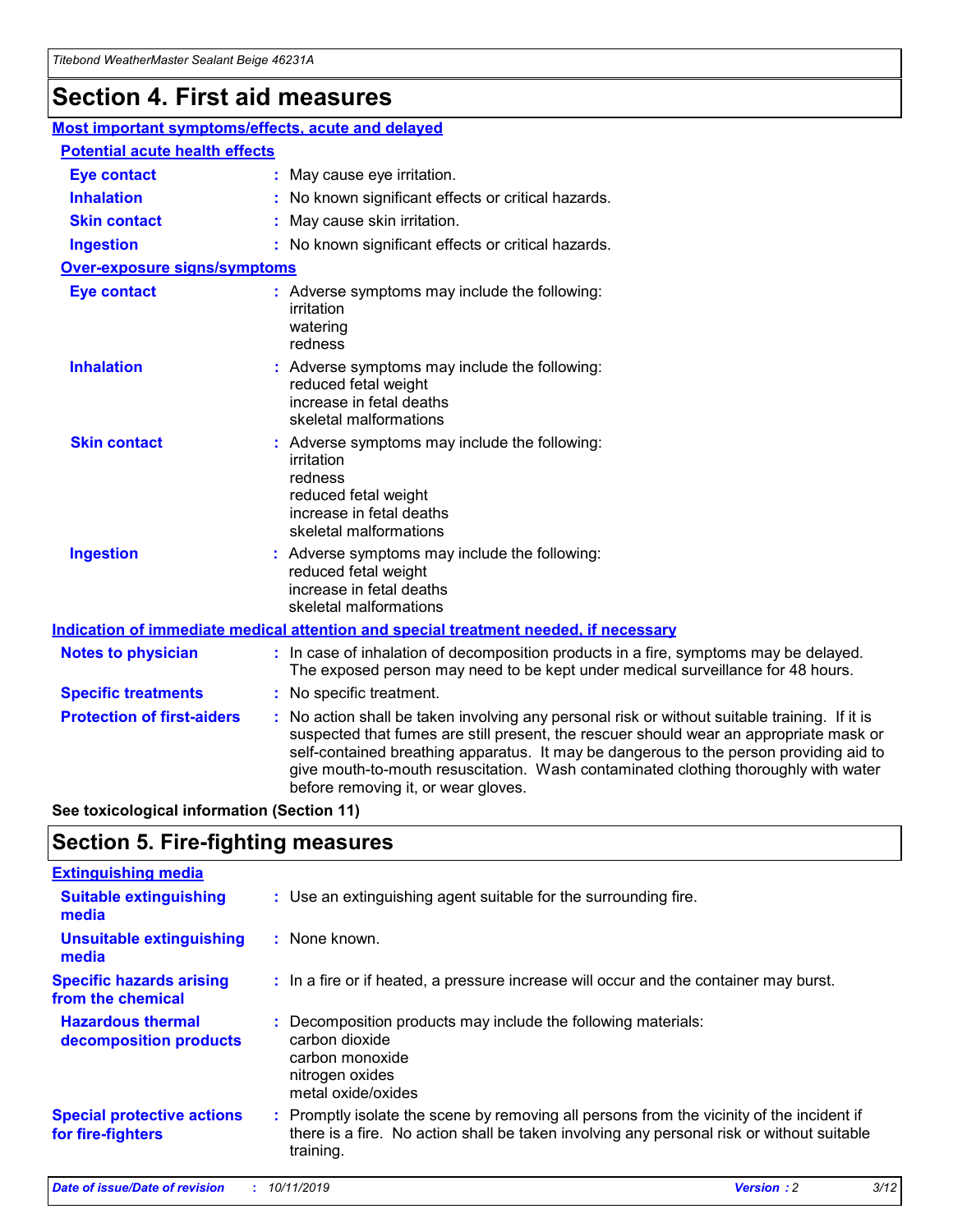### **Section 5. Fire-fighting measures**

**Special protective equipment for fire-fighters** Fire-fighters should wear appropriate protective equipment and self-contained breathing **:** apparatus (SCBA) with a full face-piece operated in positive pressure mode.

### **Section 6. Accidental release measures**

#### **Personal precautions, protective equipment and emergency procedures**

| For non-emergency<br>personnel                               | : No action shall be taken involving any personal risk or without suitable training.<br>Evacuate surrounding areas. Keep unnecessary and unprotected personnel from<br>entering. Do not touch or walk through spilled material. Avoid breathing vapor or mist.<br>Provide adequate ventilation. Wear appropriate respirator when ventilation is<br>inadequate. Put on appropriate personal protective equipment.                                                                                                                                                                                                                                                                                             |
|--------------------------------------------------------------|--------------------------------------------------------------------------------------------------------------------------------------------------------------------------------------------------------------------------------------------------------------------------------------------------------------------------------------------------------------------------------------------------------------------------------------------------------------------------------------------------------------------------------------------------------------------------------------------------------------------------------------------------------------------------------------------------------------|
|                                                              | For emergency responders : If specialized clothing is required to deal with the spillage, take note of any information in<br>Section 8 on suitable and unsuitable materials. See also the information in "For non-<br>emergency personnel".                                                                                                                                                                                                                                                                                                                                                                                                                                                                  |
| <b>Environmental precautions</b>                             | : Avoid dispersal of spilled material and runoff and contact with soil, waterways, drains<br>and sewers. Inform the relevant authorities if the product has caused environmental<br>pollution (sewers, waterways, soil or air).                                                                                                                                                                                                                                                                                                                                                                                                                                                                              |
| <b>Methods and materials for containment and cleaning up</b> |                                                                                                                                                                                                                                                                                                                                                                                                                                                                                                                                                                                                                                                                                                              |
| <b>Small spill</b>                                           | : Stop leak if without risk. Move containers from spill area. Dilute with water and mop up<br>if water-soluble. Alternatively, or if water-insoluble, absorb with an inert dry material and<br>place in an appropriate waste disposal container. Dispose of via a licensed waste<br>disposal contractor.                                                                                                                                                                                                                                                                                                                                                                                                     |
| <b>Large spill</b>                                           | : Stop leak if without risk. Move containers from spill area. Approach release from<br>upwind. Prevent entry into sewers, water courses, basements or confined areas. Wash<br>spillages into an effluent treatment plant or proceed as follows. Contain and collect<br>spillage with non-combustible, absorbent material e.g. sand, earth, vermiculite or<br>diatomaceous earth and place in container for disposal according to local regulations<br>(see Section 13). Dispose of via a licensed waste disposal contractor. Contaminated<br>absorbent material may pose the same hazard as the spilled product. Note: see<br>Section 1 for emergency contact information and Section 13 for waste disposal. |

### **Section 7. Handling and storage**

| <b>Precautions for safe handling</b>                                             |                                                                                                                                                                                                                                                                                                                                                                                                                                                                                                                                                                                                                                                                                                                                                                                                                                                  |
|----------------------------------------------------------------------------------|--------------------------------------------------------------------------------------------------------------------------------------------------------------------------------------------------------------------------------------------------------------------------------------------------------------------------------------------------------------------------------------------------------------------------------------------------------------------------------------------------------------------------------------------------------------------------------------------------------------------------------------------------------------------------------------------------------------------------------------------------------------------------------------------------------------------------------------------------|
| <b>Protective measures</b>                                                       | : Put on appropriate personal protective equipment (see Section 8). Persons with a<br>history of skin sensitization problems should not be employed in any process in which<br>this product is used. Avoid exposure - obtain special instructions before use. Avoid<br>exposure during pregnancy. Do not handle until all safety precautions have been read<br>and understood. Do not get in eyes or on skin or clothing. Do not ingest. Avoid<br>breathing vapor or mist. If during normal use the material presents a respiratory hazard,<br>use only with adequate ventilation or wear appropriate respirator. Keep in the original<br>container or an approved alternative made from a compatible material, kept tightly<br>closed when not in use. Empty containers retain product residue and can be hazardous.<br>Do not reuse container. |
| <b>Advice on general</b><br>occupational hygiene                                 | : Eating, drinking and smoking should be prohibited in areas where this material is<br>handled, stored and processed. Workers should wash hands and face before eating,<br>drinking and smoking. Remove contaminated clothing and protective equipment before<br>entering eating areas. See also Section 8 for additional information on hygiene<br>measures.                                                                                                                                                                                                                                                                                                                                                                                                                                                                                    |
| <b>Conditions for safe storage,</b><br>including any<br><b>incompatibilities</b> | : Store between the following temperatures: 0 to 120 $\degree$ C (32 to 248 $\degree$ F). Store in<br>accordance with local regulations. Store in original container protected from direct<br>sunlight in a dry, cool and well-ventilated area, away from incompatible materials (see<br>Section 10) and food and drink. Store locked up. Keep container tightly closed and<br>sealed until ready for use. Containers that have been opened must be carefully<br>resealed and kept upright to prevent leakage. Do not store in unlabeled containers.<br>Use appropriate containment to avoid environmental contamination. See Section 10 for<br>incompatible materials before handling or use.                                                                                                                                                   |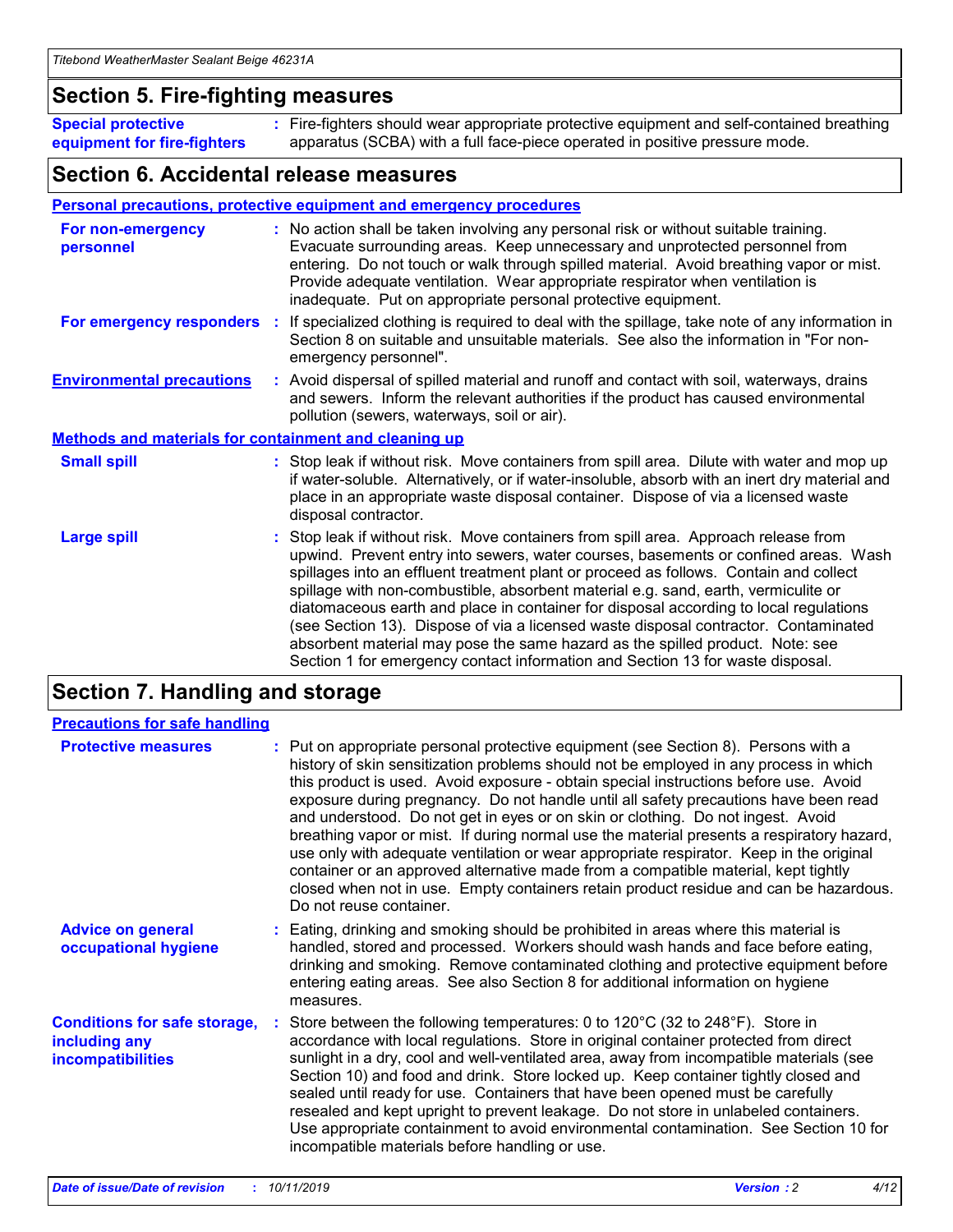## **Section 8. Exposure controls/personal protection**

#### **Control parameters**

#### **Occupational exposure limits**

| <b>Ingredient name</b>                               |    |                        | <b>Exposure limits</b>                                                                                                                                                                                                                                                                                                                                                                                                                                                                                                                                                                                                 |
|------------------------------------------------------|----|------------------------|------------------------------------------------------------------------------------------------------------------------------------------------------------------------------------------------------------------------------------------------------------------------------------------------------------------------------------------------------------------------------------------------------------------------------------------------------------------------------------------------------------------------------------------------------------------------------------------------------------------------|
| 3-aminopropyltriethoxysilane<br>Dibutyltin dilaurate |    |                        | None.<br>ACGIH TLV (United States, 3/2019). Absorbed through skin.<br>Notes: as Sn<br>TWA: $0.1 \text{ mg/m}^3$ , (as Sn) 8 hours.<br>STEL: 0.2 mg/m <sup>3</sup> , (as Sn) 15 minutes.<br>NIOSH REL (United States, 10/2016). Absorbed through skin.<br>Notes: as Sn<br>TWA: 0.1 mg/m <sup>3</sup> , (as Sn) 10 hours.<br>OSHA PEL (United States, 5/2018). Notes: as Sn<br>TWA: 0.1 mg/m <sup>3</sup> , (as Sn) 8 hours.<br>OSHA PEL 1989 (United States, 3/1989). Absorbed through skin.<br>Notes: measured as Sn<br>TWA: 0.1 mg/m <sup>3</sup> , (measured as Sn) 8 hours. Form: Organic                           |
| <b>Appropriate engineering</b><br>controls           |    |                        | : If user operations generate dust, fumes, gas, vapor or mist, use process enclosures,<br>local exhaust ventilation or other engineering controls to keep worker exposure to<br>airborne contaminants below any recommended or statutory limits.                                                                                                                                                                                                                                                                                                                                                                       |
| <b>Environmental exposure</b><br>controls            |    |                        | Emissions from ventilation or work process equipment should be checked to ensure<br>they comply with the requirements of environmental protection legislation. In some<br>cases, fume scrubbers, filters or engineering modifications to the process equipment<br>will be necessary to reduce emissions to acceptable levels.                                                                                                                                                                                                                                                                                          |
| <b>Individual protection measures</b>                |    |                        |                                                                                                                                                                                                                                                                                                                                                                                                                                                                                                                                                                                                                        |
| <b>Hygiene measures</b>                              |    |                        | : Wash hands, forearms and face thoroughly after handling chemical products, before<br>eating, smoking and using the lavatory and at the end of the working period.<br>Appropriate techniques should be used to remove potentially contaminated clothing.<br>Contaminated work clothing should not be allowed out of the workplace. Wash<br>contaminated clothing before reusing. Ensure that eyewash stations and safety<br>showers are close to the workstation location.                                                                                                                                            |
| <b>Eye/face protection</b>                           |    |                        | Safety eyewear complying with an approved standard should be used when a risk<br>assessment indicates this is necessary to avoid exposure to liquid splashes, mists,<br>gases or dusts. If contact is possible, the following protection should be worn, unless<br>the assessment indicates a higher degree of protection: chemical splash goggles.                                                                                                                                                                                                                                                                    |
| <b>Skin protection</b>                               |    |                        |                                                                                                                                                                                                                                                                                                                                                                                                                                                                                                                                                                                                                        |
| <b>Hand protection</b>                               |    |                        | : Chemical-resistant, impervious gloves complying with an approved standard should be<br>worn at all times when handling chemical products if a risk assessment indicates this is<br>necessary. Considering the parameters specified by the glove manufacturer, check<br>during use that the gloves are still retaining their protective properties. It should be<br>noted that the time to breakthrough for any glove material may be different for different<br>glove manufacturers. In the case of mixtures, consisting of several substances, the<br>protection time of the gloves cannot be accurately estimated. |
| <b>Body protection</b>                               |    | handling this product. | Personal protective equipment for the body should be selected based on the task being<br>performed and the risks involved and should be approved by a specialist before                                                                                                                                                                                                                                                                                                                                                                                                                                                |
| <b>Other skin protection</b>                         |    |                        | : Appropriate footwear and any additional skin protection measures should be selected<br>based on the task being performed and the risks involved and should be approved by a<br>specialist before handling this product.                                                                                                                                                                                                                                                                                                                                                                                              |
| <b>Respiratory protection</b>                        | ÷. | aspects of use.        | Based on the hazard and potential for exposure, select a respirator that meets the<br>appropriate standard or certification. Respirators must be used according to a<br>respiratory protection program to ensure proper fitting, training, and other important                                                                                                                                                                                                                                                                                                                                                         |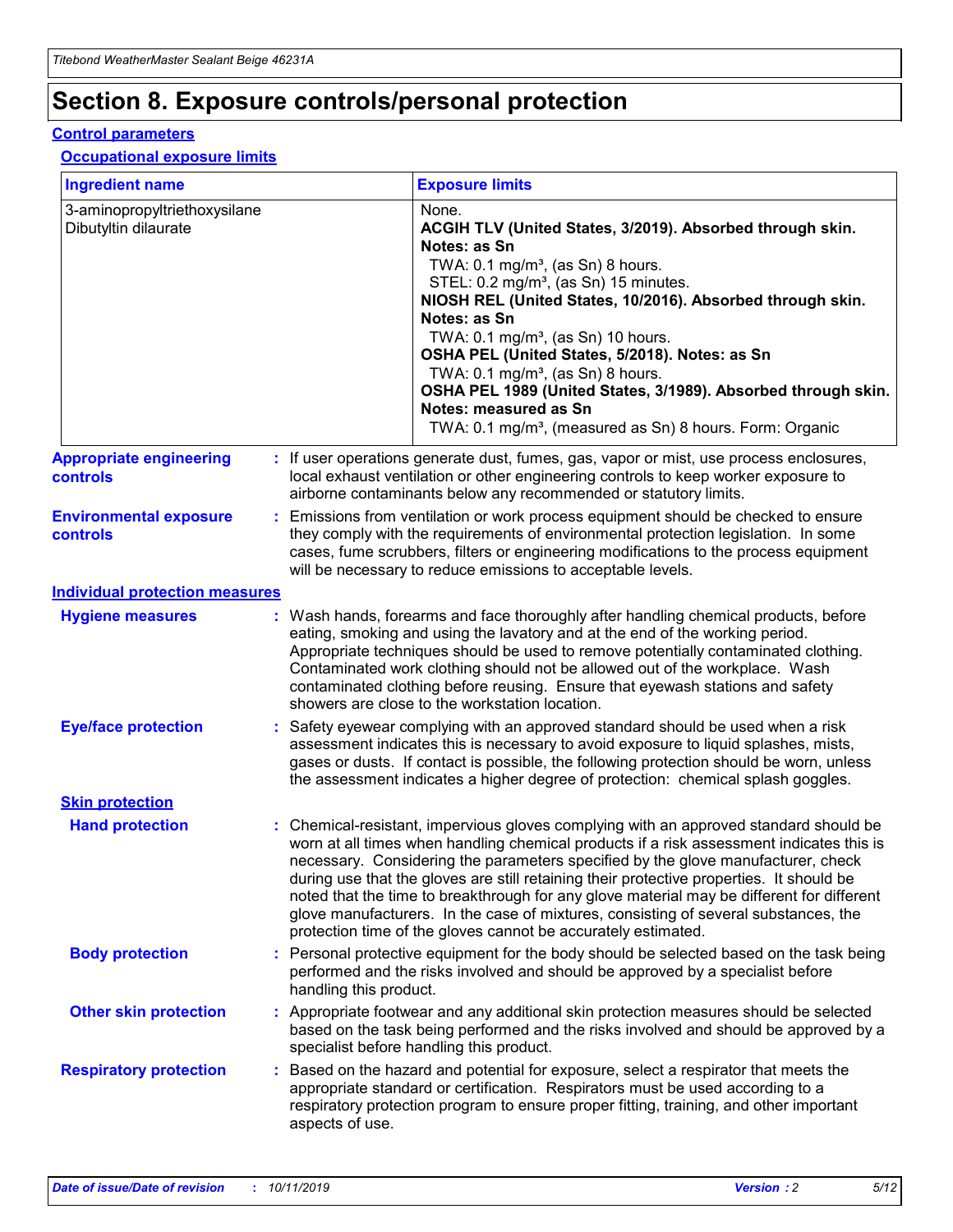### **Section 9. Physical and chemical properties**

#### **Appearance**

| <b>Physical state</b>                                  | : Liquid. [Paste.]                                              |
|--------------------------------------------------------|-----------------------------------------------------------------|
| <b>Color</b>                                           | Beige.                                                          |
| Odor                                                   | None [Slight]                                                   |
| <b>Odor threshold</b>                                  | $:$ Not available.                                              |
| рH                                                     | : Not applicable.                                               |
| <b>Melting point</b>                                   | : Not available.                                                |
| <b>Boiling point</b>                                   | : >100°C (>212°F)                                               |
| <b>Flash point</b>                                     | : Closed cup: >200°C (>392°F) [Setaflash.]                      |
| <b>Evaporation rate</b>                                | $:$ <1 (butyl acetate = 1)                                      |
| <b>Flammability (solid, gas)</b>                       | : Not available.                                                |
| <b>Lower and upper explosive</b><br>(flammable) limits | : Not available.                                                |
| <b>VOC (less water, less</b><br>exempt solvents)       | $: 0$ g/l                                                       |
| <b>Volatility</b>                                      | $: 0\%$ (w/w)                                                   |
| <b>Vapor density</b>                                   | : Not available.                                                |
| <b>Relative density</b>                                | : 1.4329                                                        |
| <b>Solubility</b>                                      | Insoluble in the following materials: cold water and hot water. |
| <b>Solubility in water</b>                             | : Not available.                                                |
| <b>Partition coefficient: n-</b><br>octanol/water      | : Not available.                                                |
|                                                        |                                                                 |
| <b>Auto-ignition temperature</b>                       | : Not available.                                                |
| <b>Decomposition temperature</b>                       | : Not available.                                                |

### **Section 10. Stability and reactivity**

| <b>Reactivity</b>                            |    | : No specific test data related to reactivity available for this product or its ingredients.            |
|----------------------------------------------|----|---------------------------------------------------------------------------------------------------------|
| <b>Chemical stability</b>                    |    | : The product is stable.                                                                                |
| <b>Possibility of hazardous</b><br>reactions |    | : Under normal conditions of storage and use, hazardous reactions will not occur.                       |
| <b>Conditions to avoid</b>                   |    | : No specific data.                                                                                     |
| <b>Incompatible materials</b>                | ٠. | No specific data.                                                                                       |
| <b>Hazardous decomposition</b><br>products   | ÷. | Under normal conditions of storage and use, hazardous decomposition products should<br>not be produced. |

## **Section 11. Toxicological information**

### **Information on toxicological effects**

#### **Acute toxicity**

| <b>Product/ingredient name</b> | <b>Result</b>           | <b>Species</b> | <b>Dose</b>                | <b>Exposure</b> |
|--------------------------------|-------------------------|----------------|----------------------------|-----------------|
| 3-aminopropyltriethoxysilane   | <b>ILD50 Dermal</b>     | Rabbit         | 4.29 g/kg                  |                 |
| Dibutyltin dilaurate           | ILD50 Oral<br>LD50 Oral | Rat<br>Rat     | $1.57$ g/kg<br>175 $mg/kg$ |                 |
|                                |                         |                |                            |                 |

**Irritation/Corrosion**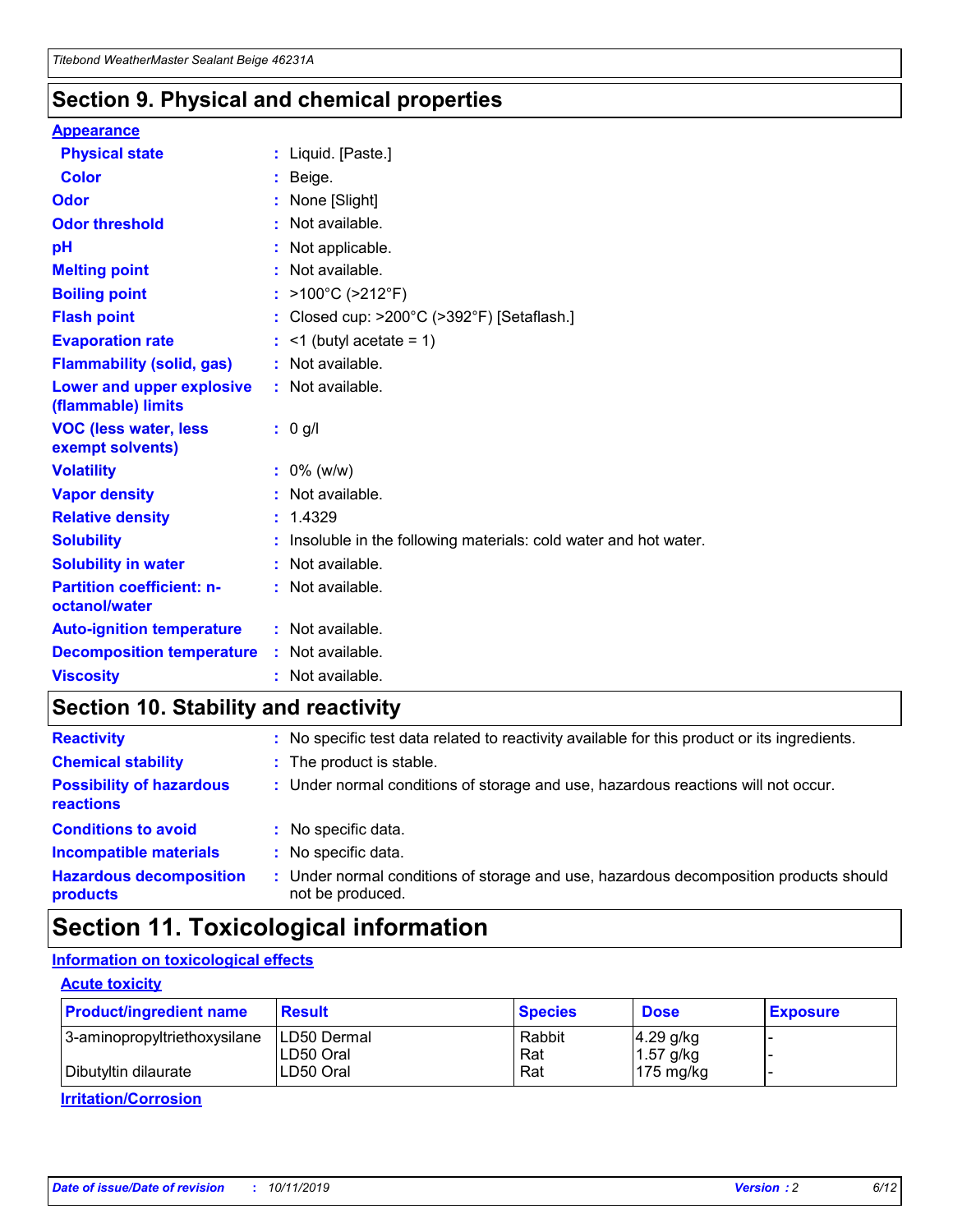## **Section 11. Toxicological information**

| <b>Product/ingredient name</b> | <b>Result</b>            | <b>Species</b> | <b>Score</b> | <b>Exposure</b>     | <b>Observation</b> |
|--------------------------------|--------------------------|----------------|--------------|---------------------|--------------------|
| 3-aminopropyltriethoxysilane   | Eyes - Mild irritant     | Rabbit         |              | $100 \text{ mg}$    |                    |
|                                | Eyes - Severe irritant   | Rabbit         |              | 24 hours 750        |                    |
|                                |                          |                |              | ug                  |                    |
|                                | Skin - Severe irritant   | Rabbit         |              | 24 hours 5          |                    |
|                                |                          |                |              | mq                  |                    |
| Dibutyltin dilaurate           | Eyes - Moderate irritant | Rabbit         |              | <b>24 hours 100</b> |                    |
|                                | Skin - Severe irritant   | Rabbit         |              | mg<br>500 mg        |                    |
|                                |                          |                |              |                     |                    |

### **Sensitization**

Not available.

#### **Mutagenicity**

Not available.

#### **Carcinogenicity**

Not available.

#### **Reproductive toxicity**

Not available.

#### **Teratogenicity**

Not available.

#### **Specific target organ toxicity (single exposure)**

Not available.

#### **Specific target organ toxicity (repeated exposure)**

| <b>Name</b>                                                                  |                                                                                                                             | <b>Category</b> | <b>Route of</b><br>exposure  | <b>Target organs</b> |
|------------------------------------------------------------------------------|-----------------------------------------------------------------------------------------------------------------------------|-----------------|------------------------------|----------------------|
| Dibutyltin dilaurate                                                         |                                                                                                                             | Category 1      | $\qquad \qquad \blacksquare$ | respiratory system   |
| <b>Aspiration hazard</b><br>Not available.                                   |                                                                                                                             |                 |                              |                      |
| <b>Information on the likely</b><br>routes of exposure                       | : Not available.                                                                                                            |                 |                              |                      |
| <b>Potential acute health effects</b>                                        |                                                                                                                             |                 |                              |                      |
| <b>Eye contact</b>                                                           | : May cause eye irritation.                                                                                                 |                 |                              |                      |
| <b>Inhalation</b>                                                            | : No known significant effects or critical hazards.                                                                         |                 |                              |                      |
| <b>Skin contact</b>                                                          | : May cause skin irritation.                                                                                                |                 |                              |                      |
| <b>Ingestion</b>                                                             | : No known significant effects or critical hazards.                                                                         |                 |                              |                      |
| Symptoms related to the physical, chemical and toxicological characteristics |                                                                                                                             |                 |                              |                      |
| <b>Eye contact</b>                                                           | : Adverse symptoms may include the following:<br>irritation<br>watering<br>redness                                          |                 |                              |                      |
| <b>Inhalation</b>                                                            | : Adverse symptoms may include the following:<br>reduced fetal weight<br>increase in fetal deaths<br>skeletal malformations |                 |                              |                      |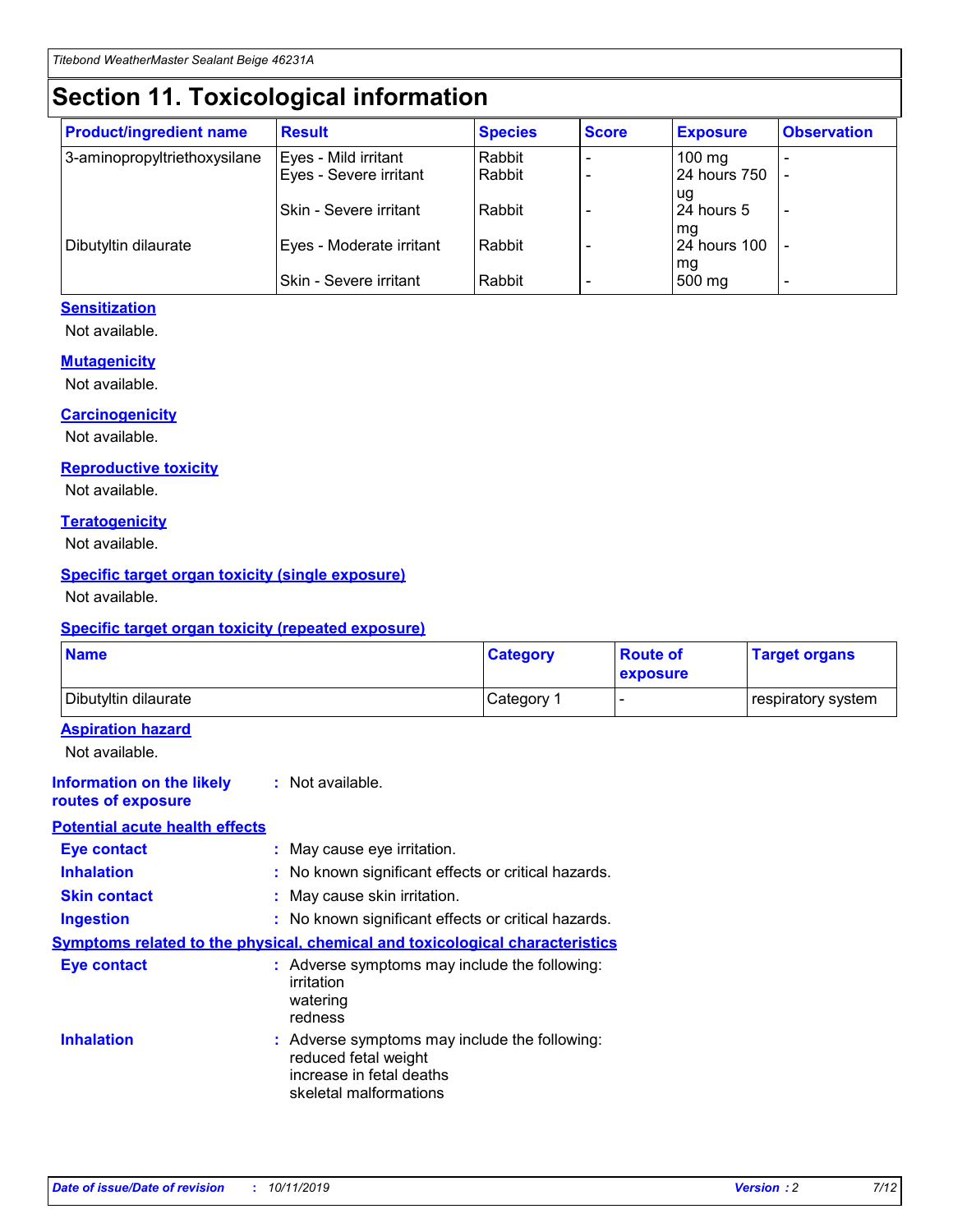## **Section 11. Toxicological information**

| <b>Skin contact</b>                     | : Adverse symptoms may include the following:<br>irritation<br>redness<br>reduced fetal weight<br>increase in fetal deaths<br>skeletal malformations |
|-----------------------------------------|------------------------------------------------------------------------------------------------------------------------------------------------------|
| <b>Ingestion</b>                        | : Adverse symptoms may include the following:<br>reduced fetal weight<br>increase in fetal deaths<br>skeletal malformations                          |
|                                         | Delayed and immediate effects and also chronic effects from short and long term exposure                                                             |
| <b>Short term exposure</b>              |                                                                                                                                                      |
| <b>Potential immediate</b><br>effects   | : Not available.                                                                                                                                     |
| <b>Potential delayed effects</b>        | : Not available.                                                                                                                                     |
| <b>Long term exposure</b>               |                                                                                                                                                      |
| <b>Potential immediate</b><br>effects   | : Not available.                                                                                                                                     |
| <b>Potential delayed effects</b>        | : Not available.                                                                                                                                     |
| <b>Potential chronic health effects</b> |                                                                                                                                                      |
| Not available.                          |                                                                                                                                                      |
| <b>General</b>                          | : Once sensitized, a severe allergic reaction may occur when subsequently exposed to<br>very low levels.                                             |
| <b>Carcinogenicity</b>                  | : No known significant effects or critical hazards.                                                                                                  |
| <b>Mutagenicity</b>                     | No known significant effects or critical hazards.                                                                                                    |
| <b>Teratogenicity</b>                   | May damage the unborn child.                                                                                                                         |
| <b>Developmental effects</b>            | No known significant effects or critical hazards.                                                                                                    |
| <b>Fertility effects</b>                | : May damage fertility.                                                                                                                              |
| <b>Numerical measures of toxicity</b>   |                                                                                                                                                      |
| <b>Acute toxicity estimates</b>         |                                                                                                                                                      |
|                                         |                                                                                                                                                      |

Not available.

## **Section 12. Ecological information**

#### **Toxicity**

| <b>Product/ingredient name</b> | <b>Result</b>                     | <b>Species</b>                       | <b>Exposure</b> |
|--------------------------------|-----------------------------------|--------------------------------------|-----------------|
| Dibutyltin dilaurate           | Chronic EC10 > 2 mg/l Fresh water | Algae - Scenedesmus<br>I subspicatus | l 96 hours i    |

### **Persistence and degradability**

| <b>Product/ingredient name</b> | <b>Test</b>                                                                    | <b>Result</b>  |                   | <b>Dose</b> | <b>Inoculum</b>         |
|--------------------------------|--------------------------------------------------------------------------------|----------------|-------------------|-------------|-------------------------|
| Dibutyltin dilaurate           | OECD 301F<br>Ready<br>Biodegradability -<br>Manometric<br>Respirometry<br>Test | 23 % - 28 days |                   |             |                         |
| <b>Product/ingredient name</b> | <b>Aquatic half-life</b>                                                       |                | <b>Photolysis</b> |             | <b>Biodegradability</b> |
| Dibutyltin dilaurate           |                                                                                |                |                   |             | Inherent                |

### **Bioaccumulative potential**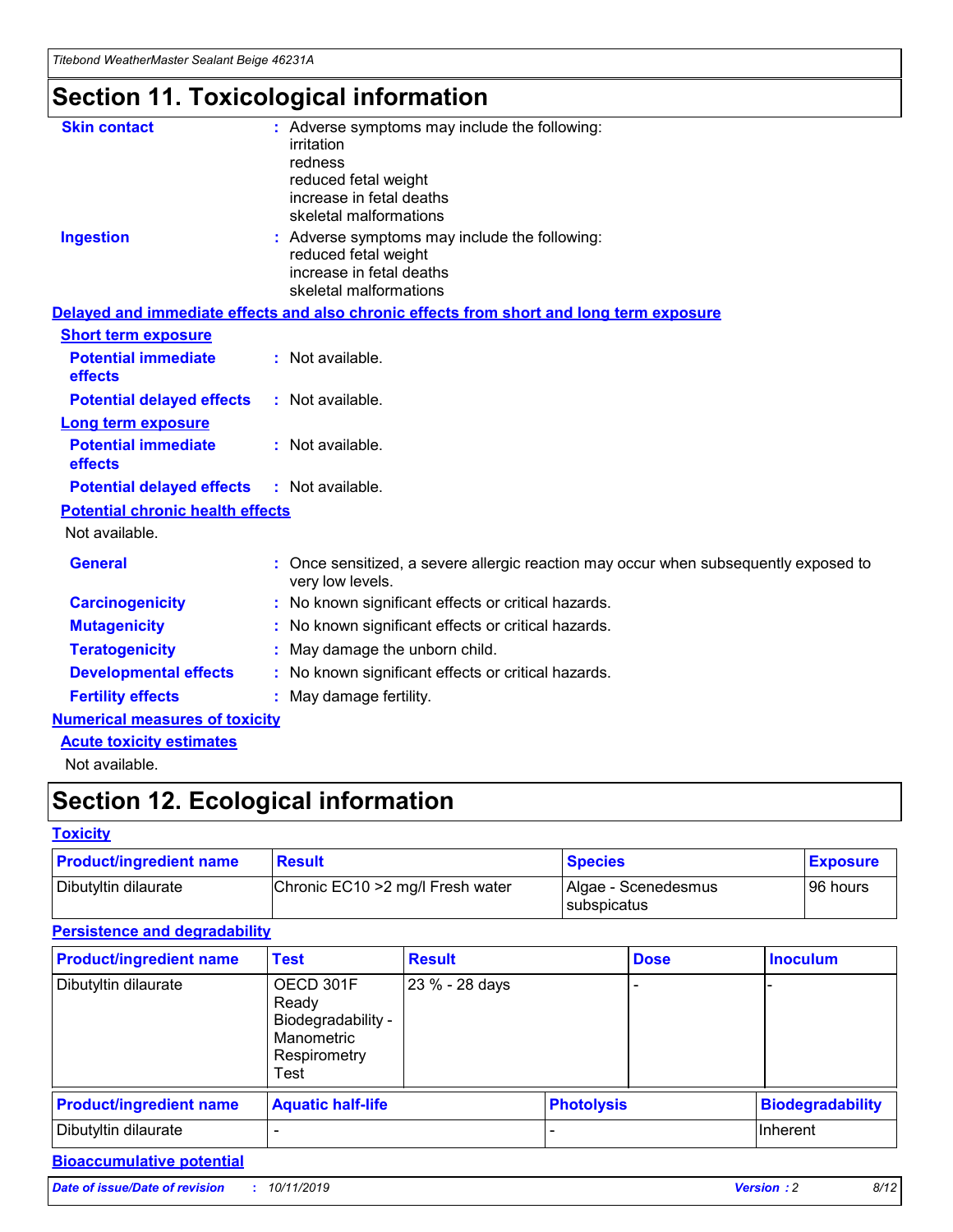## **Section 12. Ecological information**

| <b>Product/ingredient name</b> | $LoaPow$ | <b>BCF</b> | <b>Potential</b> |
|--------------------------------|----------|------------|------------------|
| 3-aminopropyltriethoxysilane   | 1.7      | 3.4        | low              |
| Dibutyltin dilaurate           | 4.44     | 2.91       | low              |

#### **Mobility in soil**

| <i></i>                                                       |                                                     |
|---------------------------------------------------------------|-----------------------------------------------------|
| <b>Soil/water partition</b><br>coefficient (K <sub>oc</sub> ) | : Not available.                                    |
| <b>Other adverse effects</b>                                  | : No known significant effects or critical hazards. |

### **Section 13. Disposal considerations**

**Disposal methods :**

The generation of waste should be avoided or minimized wherever possible. Disposal of this product, solutions and any by-products should at all times comply with the requirements of environmental protection and waste disposal legislation and any regional local authority requirements. Dispose of surplus and non-recyclable products via a licensed waste disposal contractor. Waste should not be disposed of untreated to the sewer unless fully compliant with the requirements of all authorities with jurisdiction. Waste packaging should be recycled. Incineration or landfill should only be considered when recycling is not feasible. This material and its container must be disposed of in a safe way. Care should be taken when handling emptied containers that have not been cleaned or rinsed out. Empty containers or liners may retain some product residues. Avoid dispersal of spilled material and runoff and contact with soil, waterways, drains and sewers.

## **Section 14. Transport information**

|                                      | <b>DOT</b><br><b>Classification</b> | <b>TDG</b><br><b>Classification</b> | <b>Mexico</b><br><b>Classification</b> | <b>ADR/RID</b> | <b>IMDG</b>              | <b>IATA</b>              |
|--------------------------------------|-------------------------------------|-------------------------------------|----------------------------------------|----------------|--------------------------|--------------------------|
| <b>UN number</b>                     | Not regulated.                      | Not regulated.                      | Not regulated.                         | Not regulated. | Not regulated.           | Not regulated.           |
| <b>UN proper</b><br>shipping name    | $\blacksquare$                      |                                     |                                        |                |                          |                          |
| <b>Transport</b><br>hazard class(es) | $\blacksquare$                      | $\overline{\phantom{a}}$            | $\blacksquare$                         | $\blacksquare$ | $\overline{\phantom{a}}$ | $\overline{\phantom{0}}$ |
| <b>Packing group</b>                 | $\overline{\phantom{a}}$            | $\overline{\phantom{0}}$            | $\overline{\phantom{a}}$               | -              | $\overline{\phantom{0}}$ | $\overline{\phantom{a}}$ |
| <b>Environmental</b><br>hazards      | No.                                 | No.                                 | No.                                    | No.            | No.                      | No.                      |

## **Section 15. Regulatory information**

#### **U.S. Federal regulations**

#### **SARA 302/304**

#### **Composition/information on ingredients**

No products were found.

**SARA 304 RQ :** Not applicable.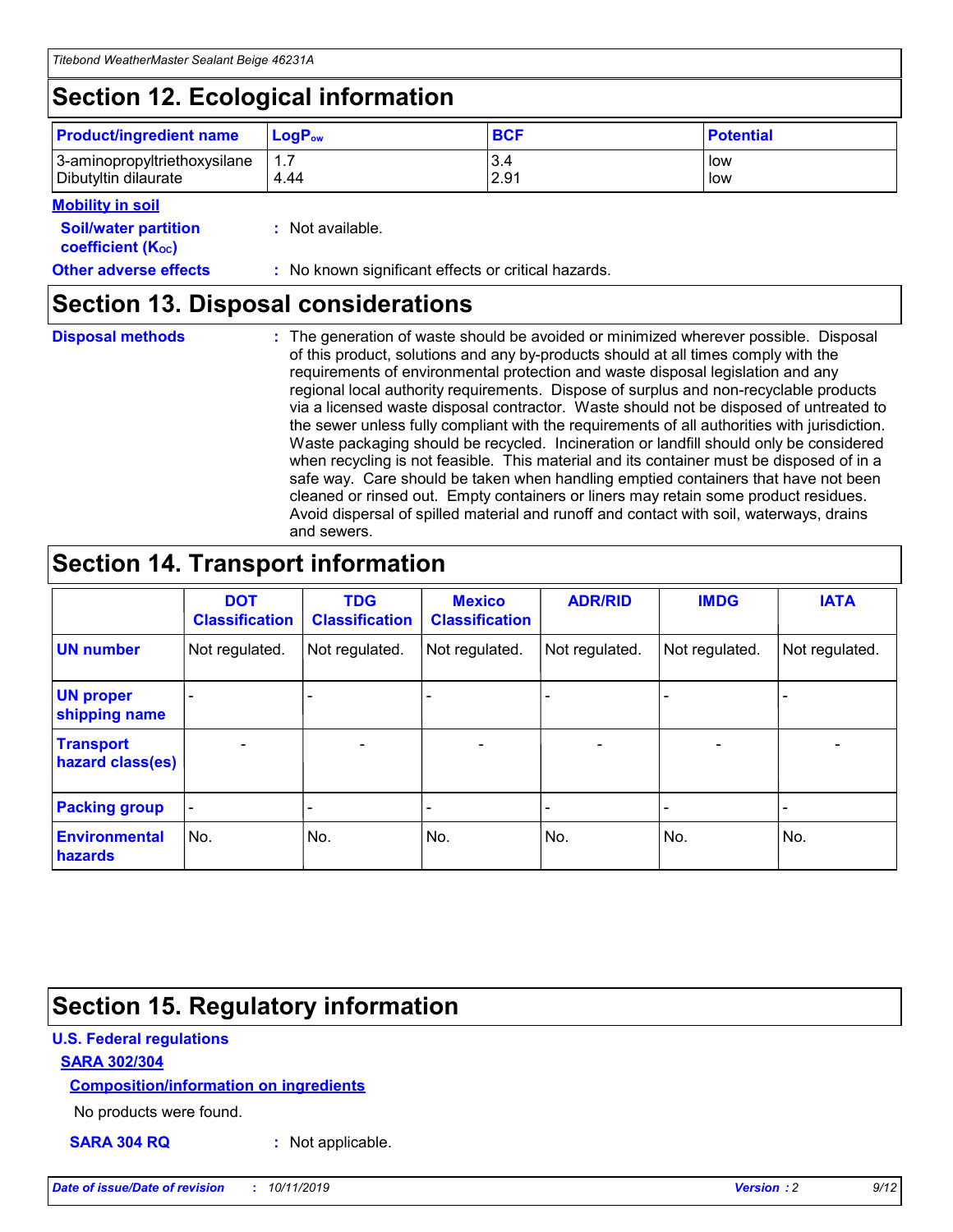## **Section 15. Regulatory information**

#### **SARA 311/312**

**Classification :** EYE IRRITATION - Category 2B SKIN SENSITIZATION - Category 1 TOXIC TO REPRODUCTION (Fertility) - Category 1B TOXIC TO REPRODUCTION (Unborn child) - Category 1B

#### **Composition/information on ingredients**

| <b>Name</b>                  | $\frac{9}{6}$ | <b>Classification</b>                                                                                            |
|------------------------------|---------------|------------------------------------------------------------------------------------------------------------------|
| 3-aminopropyltriethoxysilane | $\leq$ 3      | <b>FLAMMABLE LIQUIDS - Category 4</b><br><b>ACUTE TOXICITY (oral) - Category 4</b>                               |
|                              |               | SKIN IRRITATION - Category 2<br>EYE IRRITATION - Category 2A                                                     |
| Dibutyltin dilaurate         | ≤0.3          | ACUTE TOXICITY (oral) - Category 3<br>SKIN CORROSION - Category 1C                                               |
|                              |               | SERIOUS EYE DAMAGE - Category 1<br>SKIN SENSITIZATION - Category 1<br><b>GERM CELL MUTAGENICITY - Category 2</b> |
|                              |               | TOXIC TO REPRODUCTION (Fertility) - Category 1B<br>TOXIC TO REPRODUCTION (Unborn child) - Category 1B            |
|                              |               | SPECIFIC TARGET ORGAN TOXICITY (REPEATED<br>EXPOSURE) (respiratory system) - Category 1                          |

#### **State regulations**

| <b>Massachusetts</b> | : None of the components are listed. |
|----------------------|--------------------------------------|
| <b>New York</b>      | : None of the components are listed. |
| <b>New Jersey</b>    | : None of the components are listed. |
| Pennsylvania         | : None of the components are listed. |

#### **California Prop. 65**

**A** WARNING: This product can expose you to methanol, which is known to the State of California to cause birth defects or other reproductive harm. For more information go to www.P65Warnings.ca.gov.

| <b>Ingredient name</b> | No significant risk Maximum<br>level | acceptable dosage<br>level |
|------------------------|--------------------------------------|----------------------------|
| methanol               |                                      | Yes.                       |

#### **International regulations**

**Chemical Weapon Convention List Schedules I, II & III Chemicals** Not listed.

#### **Montreal Protocol**

Not listed.

#### **Stockholm Convention on Persistent Organic Pollutants**

Not listed.

### **UNECE Aarhus Protocol on POPs and Heavy Metals**

Not listed.

#### **Inventory list**

### **China :** All components are listed or exempted.

#### **United States TSCA 8(b) inventory :** All components are active or exempted.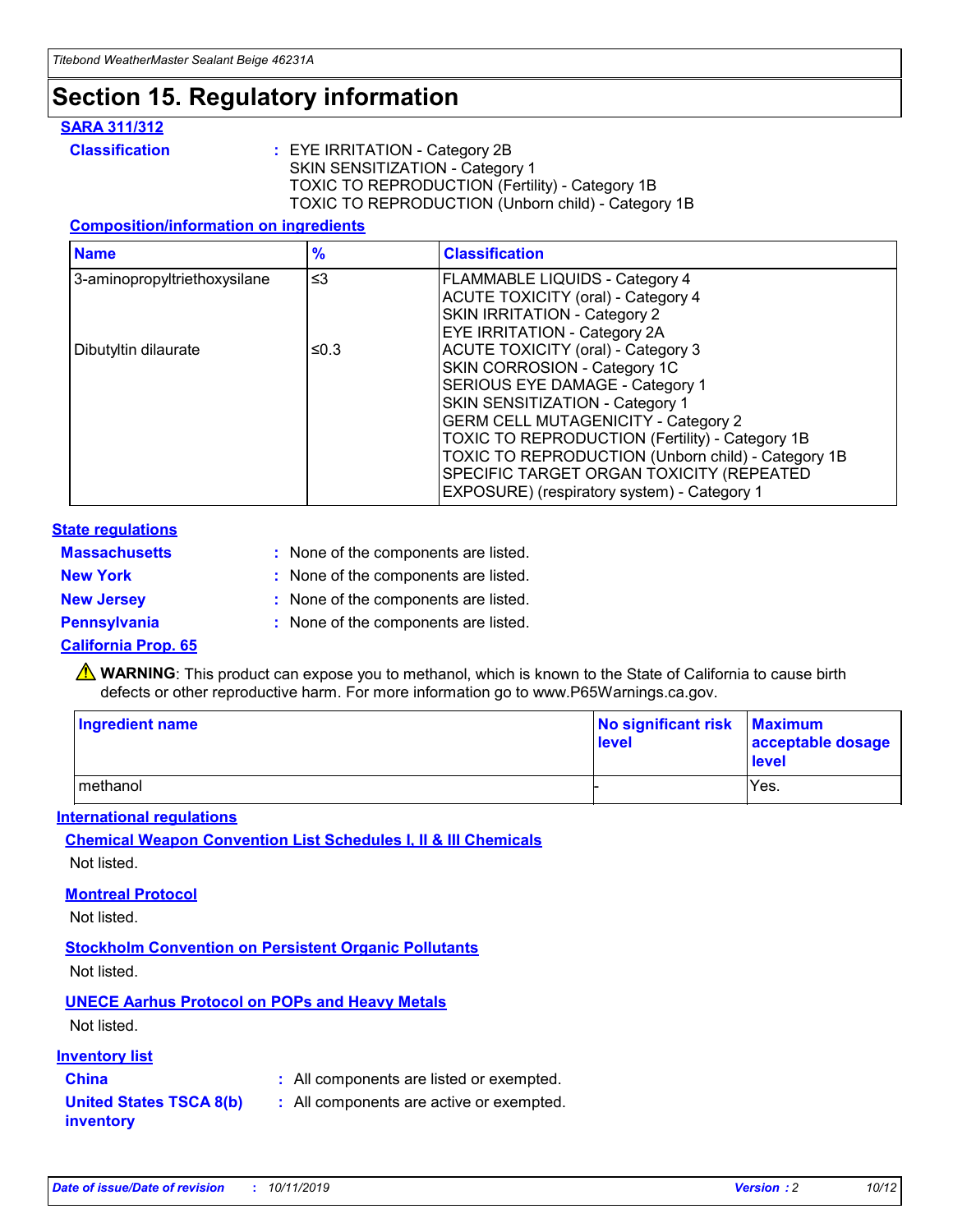## **Section 16. Other information**

**Hazardous Material Information System (U.S.A.)**



**Caution: HMIS® ratings are based on a 0-4 rating scale, with 0 representing minimal hazards or risks, and 4 representing significant hazards or risks. Although HMIS® ratings and the associated label are not required on SDSs or products leaving a facility under 29 CFR 1910.1200, the preparer may choose to provide them. HMIS® ratings are to be used with a fully implemented HMIS® program. HMIS® is a registered trademark and service mark of the American Coatings Association, Inc.**

**The customer is responsible for determining the PPE code for this material. For more information on HMIS® Personal Protective Equipment (PPE) codes, consult the HMIS® Implementation Manual.**

#### **National Fire Protection Association (U.S.A.)**



**Reprinted with permission from NFPA 704-2001, Identification of the Hazards of Materials for Emergency Response Copyright ©1997, National Fire Protection Association, Quincy, MA 02269. This reprinted material is not the complete and official position of the National Fire Protection Association, on the referenced subject which is represented only by the standard in its entirety.**

**Copyright ©2001, National Fire Protection Association, Quincy, MA 02269. This warning system is intended to be interpreted and applied only by properly trained individuals to identify fire, health and reactivity hazards of chemicals. The user is referred to certain limited number of chemicals with recommended classifications in NFPA 49 and NFPA 325, which would be used as a guideline only. Whether the chemicals are classified by NFPA or not, anyone using the 704 systems to classify chemicals does so at their own risk.**

**Procedure used to derive the classification**

| <b>Classification</b>                                                                                                                                                    |                                                                                                                                                  | <b>Justification</b>                                                                                                                                                                                                                                                                                                                                                                                                 |  |
|--------------------------------------------------------------------------------------------------------------------------------------------------------------------------|--------------------------------------------------------------------------------------------------------------------------------------------------|----------------------------------------------------------------------------------------------------------------------------------------------------------------------------------------------------------------------------------------------------------------------------------------------------------------------------------------------------------------------------------------------------------------------|--|
| EYE IRRITATION - Category 2B<br>SKIN SENSITIZATION - Category 1<br>TOXIC TO REPRODUCTION (Fertility) - Category 1B<br>TOXIC TO REPRODUCTION (Unborn child) - Category 1B |                                                                                                                                                  | Expert judgment<br>Expert judgment<br>Expert judgment<br>Expert judgment                                                                                                                                                                                                                                                                                                                                             |  |
| <b>History</b>                                                                                                                                                           |                                                                                                                                                  |                                                                                                                                                                                                                                                                                                                                                                                                                      |  |
| Date of printing                                                                                                                                                         | : 4/22/2022                                                                                                                                      |                                                                                                                                                                                                                                                                                                                                                                                                                      |  |
| Date of issue/Date of<br>revision                                                                                                                                        | : 10/11/2019                                                                                                                                     |                                                                                                                                                                                                                                                                                                                                                                                                                      |  |
| Date of previous issue                                                                                                                                                   | : 10/16/2020                                                                                                                                     |                                                                                                                                                                                                                                                                                                                                                                                                                      |  |
| <b>Version</b>                                                                                                                                                           | $\therefore$ 2                                                                                                                                   |                                                                                                                                                                                                                                                                                                                                                                                                                      |  |
| <b>Key to abbreviations</b>                                                                                                                                              | $\therefore$ ATE = Acute Toxicity Estimate<br><b>BCF</b> = Bioconcentration Factor<br>IBC = Intermediate Bulk Container<br>$UN = United Nations$ | GHS = Globally Harmonized System of Classification and Labelling of Chemicals<br>IATA = International Air Transport Association<br><b>IMDG = International Maritime Dangerous Goods</b><br>LogPow = logarithm of the octanol/water partition coefficient<br>MARPOL = International Convention for the Prevention of Pollution From Ships, 1973<br>as modified by the Protocol of 1978. ("Marpol" = marine pollution) |  |